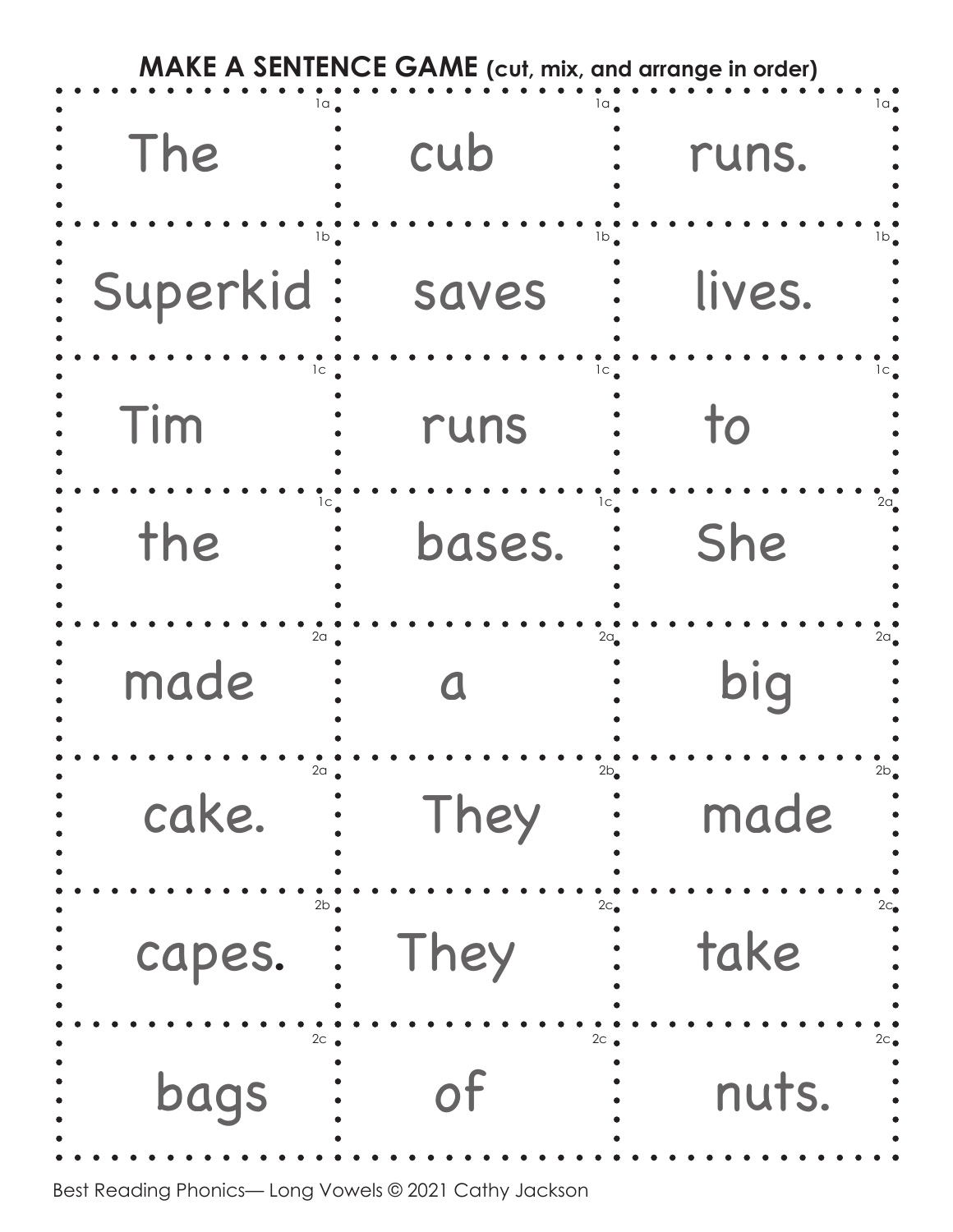| <b>MAKE A SENTENCE GAME</b> (cut, mix, and arrange in order) |                 |                 |
|--------------------------------------------------------------|-----------------|-----------------|
| Зα.                                                          | Зα.             | 3a              |
| They                                                         | wanted          | to              |
| 3a                                                           | $3a$ .          | 3b <sub>0</sub> |
| make                                                         | lunch.          | Steve           |
| 3b                                                           | $3b -$          | 3b <sub>1</sub> |
| looked                                                       | at              | the             |
| 3 <sub>b</sub>                                               | 3c <sub>0</sub> | 3с.             |
| clock.                                                       | Jake            | ran             |
| 3 <sub>c</sub><br>to                                         | Зс<br>the       | store.          |
| 4a                                                           | $4a_{\bullet}$  | 40 <sub>°</sub> |
| Grace                                                        | rode            | her             |
| $4a_{\bullet}$                                               | $4b_{\bullet}$  | 4b.             |
| bike.                                                        | They            | played          |
| 4b                                                           | 4c <sub>g</sub> | 4c.             |
| games.                                                       | Vince           | hid             |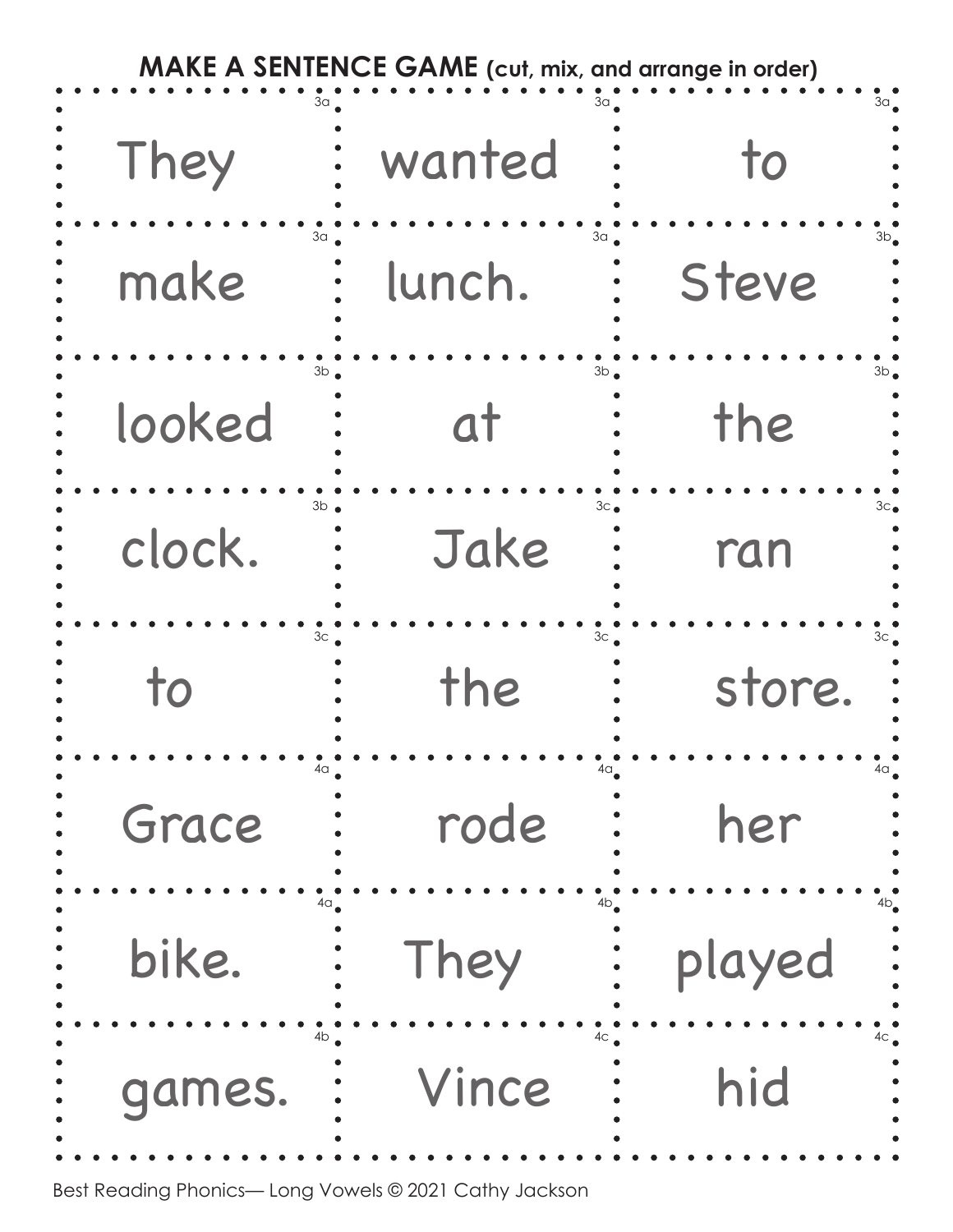| <b>MAKE A SENTENCE GAME</b> (cut, mix, and arrange in order) |                |                        |
|--------------------------------------------------------------|----------------|------------------------|
| the                                                          | dice.          | 5a<br>They             |
| $5a_{\bullet}$<br>made                                       | $5a$ .         | $5a_0$<br>paper        |
| $5a_{\bullet}$<br>cake.                                      | $5b$ .<br>Kate | 5b<br>cut              |
| 5b<br>the                                                    | 5b<br>cake.    | 5 <sub>c</sub><br>They |
| $5c_{\bullet}$<br>made                                       | 5 <sub>c</sub> | 5c<br>farm.            |
| 6a<br>Gail                                                   | 6a<br>painted  | 6a                     |
| 6a<br>cat.                                                   | 6b.<br>Danny   | 6b<br>painted          |
| 6b                                                           | 6b<br>train.   | 6c<br>The              |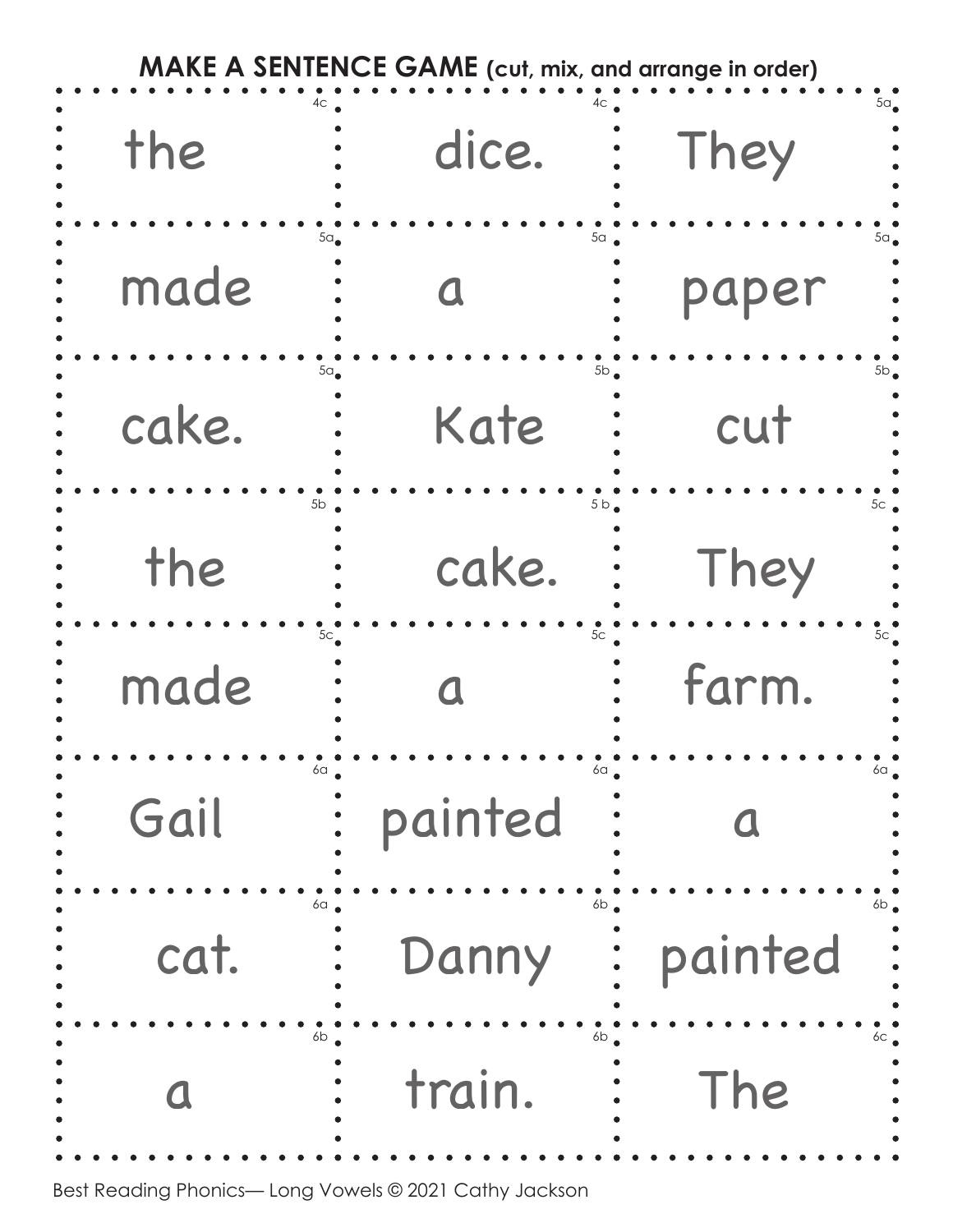| <b>MAKE A SENTENCE GAME</b> (cut, mix, and arrange in order) |                          |                           |
|--------------------------------------------------------------|--------------------------|---------------------------|
| turtle                                                       | wore                     | jeans.                    |
| 7a                                                           | $7a$ .                   | 7a.,                      |
| The                                                          | toad                     | bounced                   |
| 7a                                                           | $7b$ .                   | 7b <sub>0</sub>           |
| up.                                                          | He                       | bounced                   |
| 7b                                                           | 7b                       | 7b.                       |
| over                                                         | the                      | swing.                    |
| 7c                                                           | $7c$ $\epsilon$          | 7с.                       |
| The                                                          | boy                      | stopped                   |
| 7c<br>bouncing.:                                             | $8a_{\bullet}$<br>Here's | $8a_{\bullet}$            |
| 8a                                                           | $8b$ .                   | 8b                        |
| raincoat.                                                    | Mom                      | gave                      |
| 8b<br>him                                                    | 8b.                      | 8b <sub>1</sub><br>winter |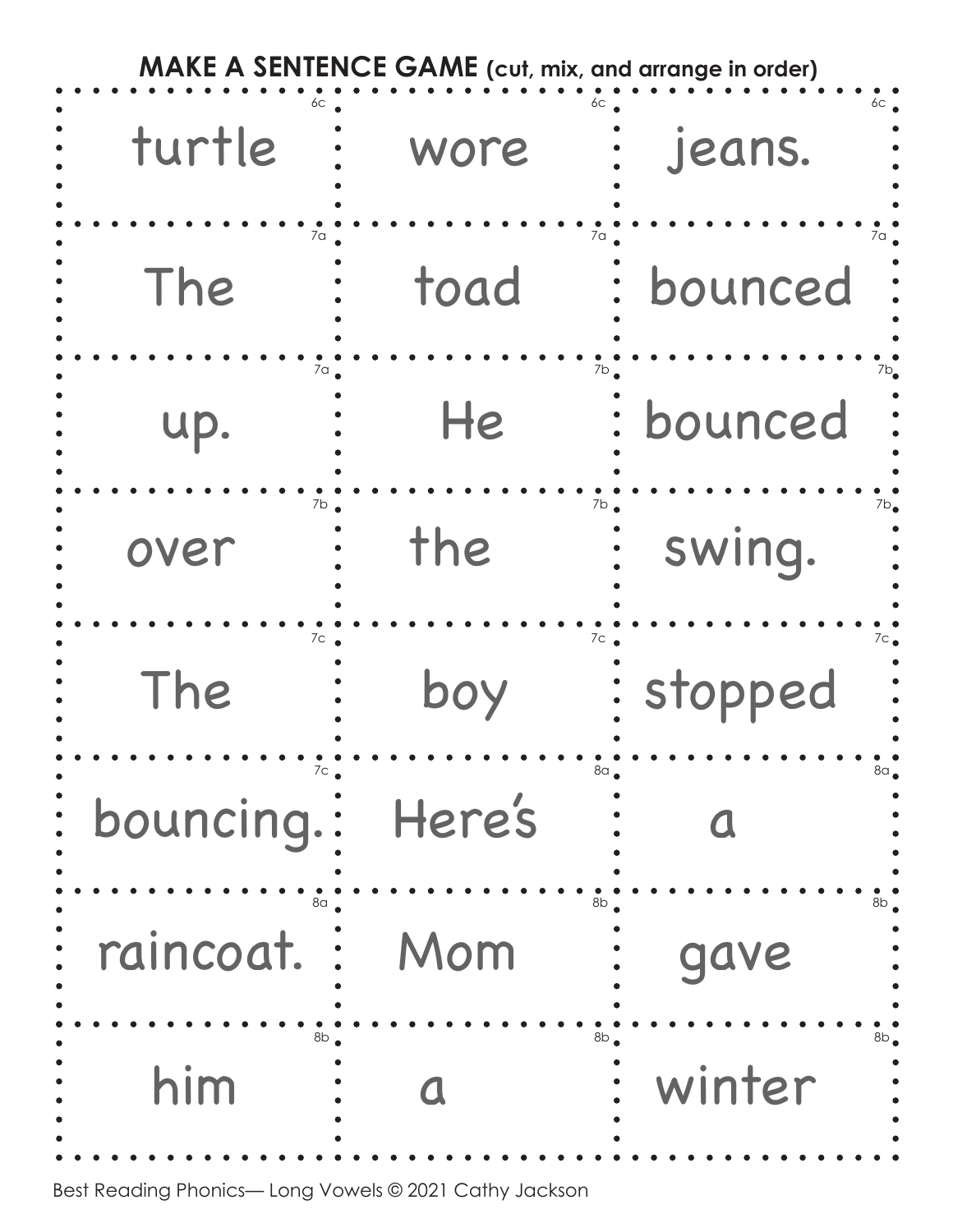| <b>MAKE A SENTENCE GAME</b> (cut, mix, and arrange in order) |                        |                        |
|--------------------------------------------------------------|------------------------|------------------------|
| coat.                                                        | I'll                   | 8c<br>never            |
| $8c_{\bullet}$<br>feel                                       | 8c<br>unloved.         | 9a                     |
| 9a <sub>0</sub><br>opened                                    | 9a<br>the              | 9a <sub>g</sub><br>big |
| 9α.<br>box.                                                  |                        | 9b.<br>fell            |
| 9b<br>off                                                    | 9b.<br>the             | 9b,<br>ladder.         |
| $9c_{\bullet}$<br>The                                        | $9c_{\bullet}$<br>toys | $9c_{\bullet}$<br>came |
| 9c<br>alive.                                                 | 10a<br>George          | 10a<br>took            |
| 10a                                                          | 10a .<br>pencil.       | 10b<br>Fudge           |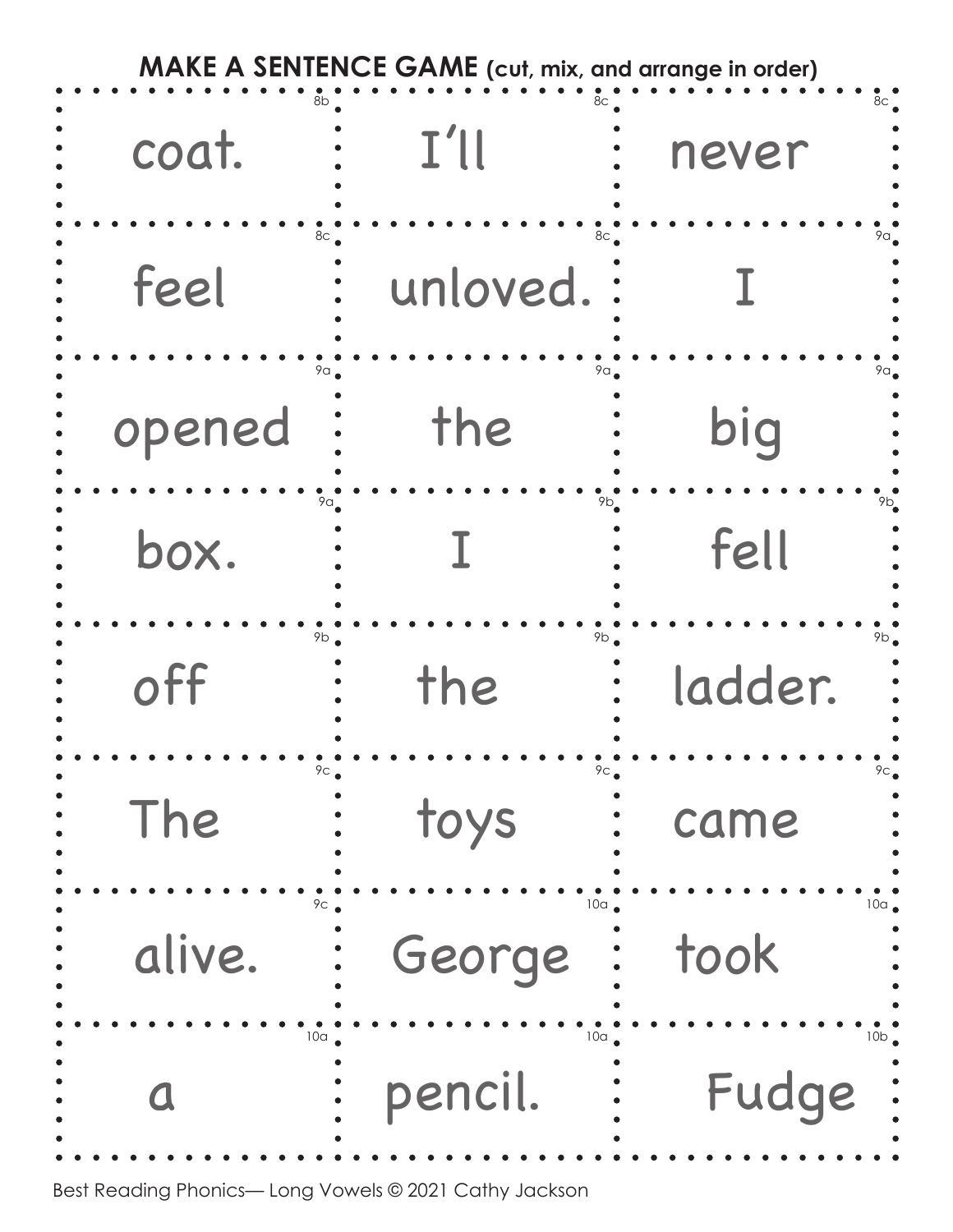| <b>MAKE A SENTENCE GAME</b> (cut, mix, and arrange in order) |                 |                       |
|--------------------------------------------------------------|-----------------|-----------------------|
| 10 <sub>b</sub>                                              | . 10b           | $10b$ .               |
| ran                                                          | after           | the                   |
| 10 <sub>b</sub>                                              | $10c$ .         | $10c_{\bullet}$       |
| blueberry. :                                                 | George          | found                 |
| 10c                                                          | 10c             | 11a                   |
| the                                                          | page.           | The                   |
| 11a <sub>e</sub><br>doctor                                   | winked          | $11a_{\bullet}$<br>at |
| 11a                                                          | $11b_{\bullet}$ | 11b.                  |
| him.                                                         | Freddie         | loved                 |
| $11b$ .                                                      | $11b$ .         | 11b                   |
| his                                                          | magic           | glasses.              |
| $11c_{\bullet}$                                              | $11c_{\bullet}$ | 11c                   |
| He                                                           | wrote           | about                 |
| $11c_{\bullet}$                                              | $11c_{\bullet}$ | 11c <sub>o</sub>      |
| his                                                          | magic           | glasses.              |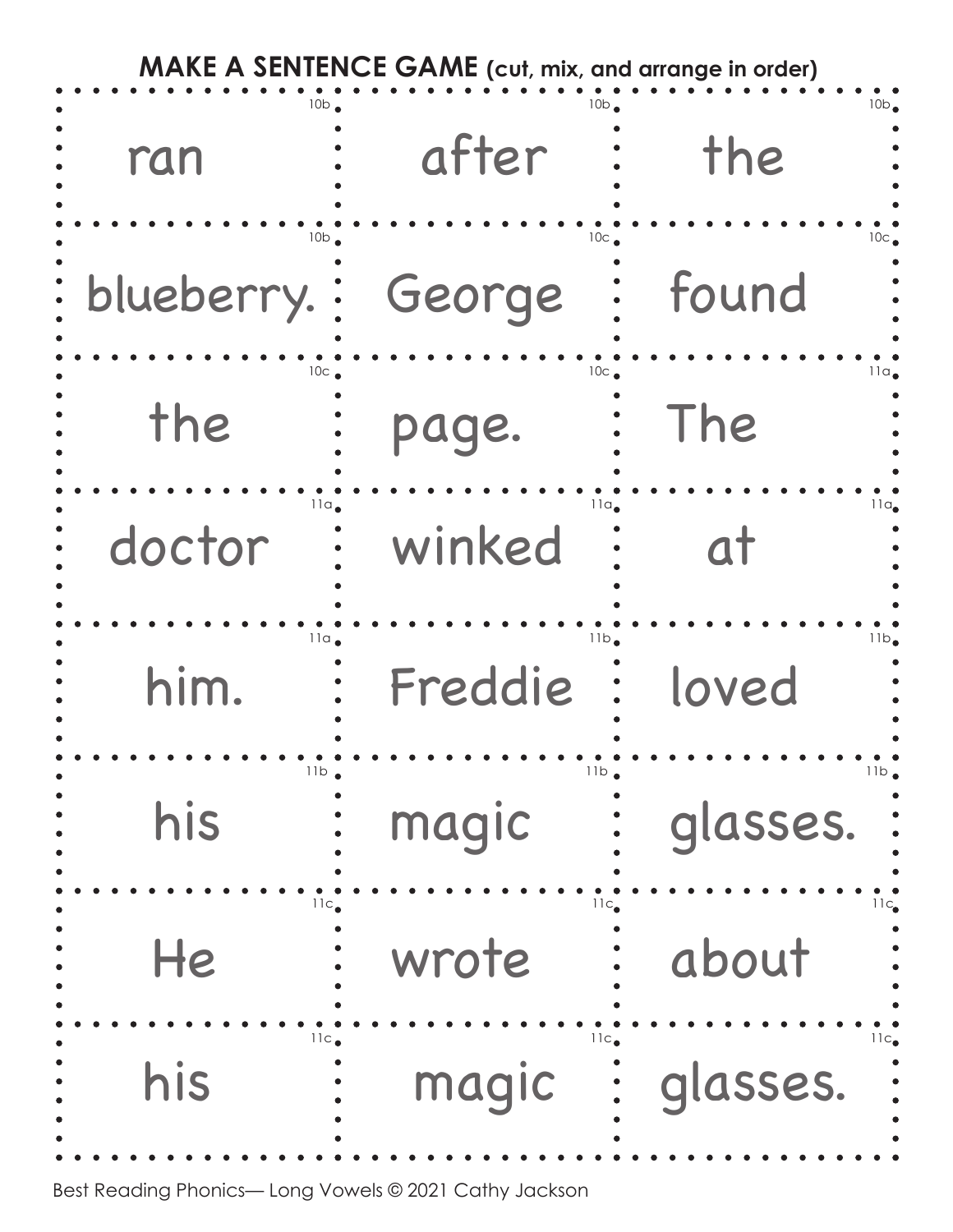| <b>MAKE A SENTENCE GAME</b> (cut, mix, and arrange in order) |                         |                           |
|--------------------------------------------------------------|-------------------------|---------------------------|
| 12a                                                          | 12a j                   | 12a                       |
| They                                                         | filled                  | the                       |
| 12a                                                          | 12a                     | 12a                       |
| hole                                                         | with                    | water.                    |
| 12b                                                          | $12b_{\bullet}$         | 12b <sub>4</sub>          |
| The                                                          | ball                    | floated                   |
| 12b                                                          | 12b                     | 12c                       |
| in                                                           | water.                  | They                      |
| 12c                                                          | $12c_{\bullet}$         | 12c                       |
| used                                                         | three                   | lamps.                    |
| $13a_{\bullet}$                                              | $13a_{\bullet}$<br>goat | $13a_{\bullet}$<br>played |
| 13a                                                          | 13b                     | 13b <sub>g</sub>          |
| soccer.                                                      | They                    | scored                    |
| 13b                                                          | 13b<br>goal.            | 13c<br>They               |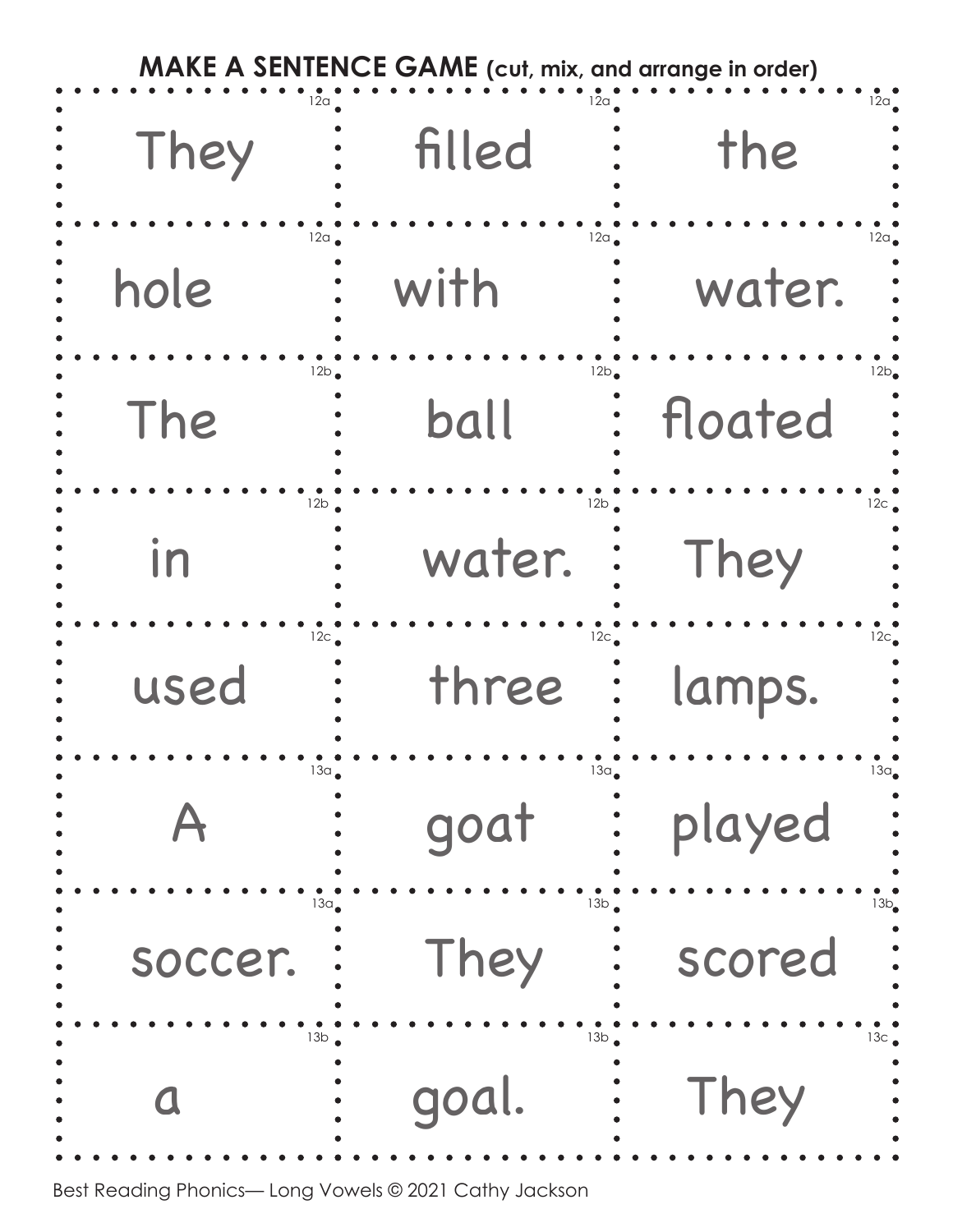| <b>MAKE A SENTENCE GAME</b> (cut, mix, and arrange in order) |                  |                 |
|--------------------------------------------------------------|------------------|-----------------|
| 13c                                                          | 13c.             | 13c             |
| made                                                         | more             | teams.          |
| 14a                                                          | 14a .            | 14a             |
| The                                                          | teacher          | had             |
| 140                                                          | 14α              | 14b             |
| two                                                          | puppies.         | The             |
| 14b                                                          | 14b              | 14 <sub>b</sub> |
| puppies                                                      | stopped          | at              |
| $14b$ $\bullet$                                              | 14b<br>bench.    | $14c_0$<br>The  |
| 14c                                                          | $14c$ $\epsilon$ | 14c             |
| kids                                                         | ate              | ice             |
| 14c                                                          | 15a              | 15a             |
| cream.                                                       | Joseph           | took            |
| 15a                                                          | 15a              | 15b             |
| his                                                          | hand.            | They            |